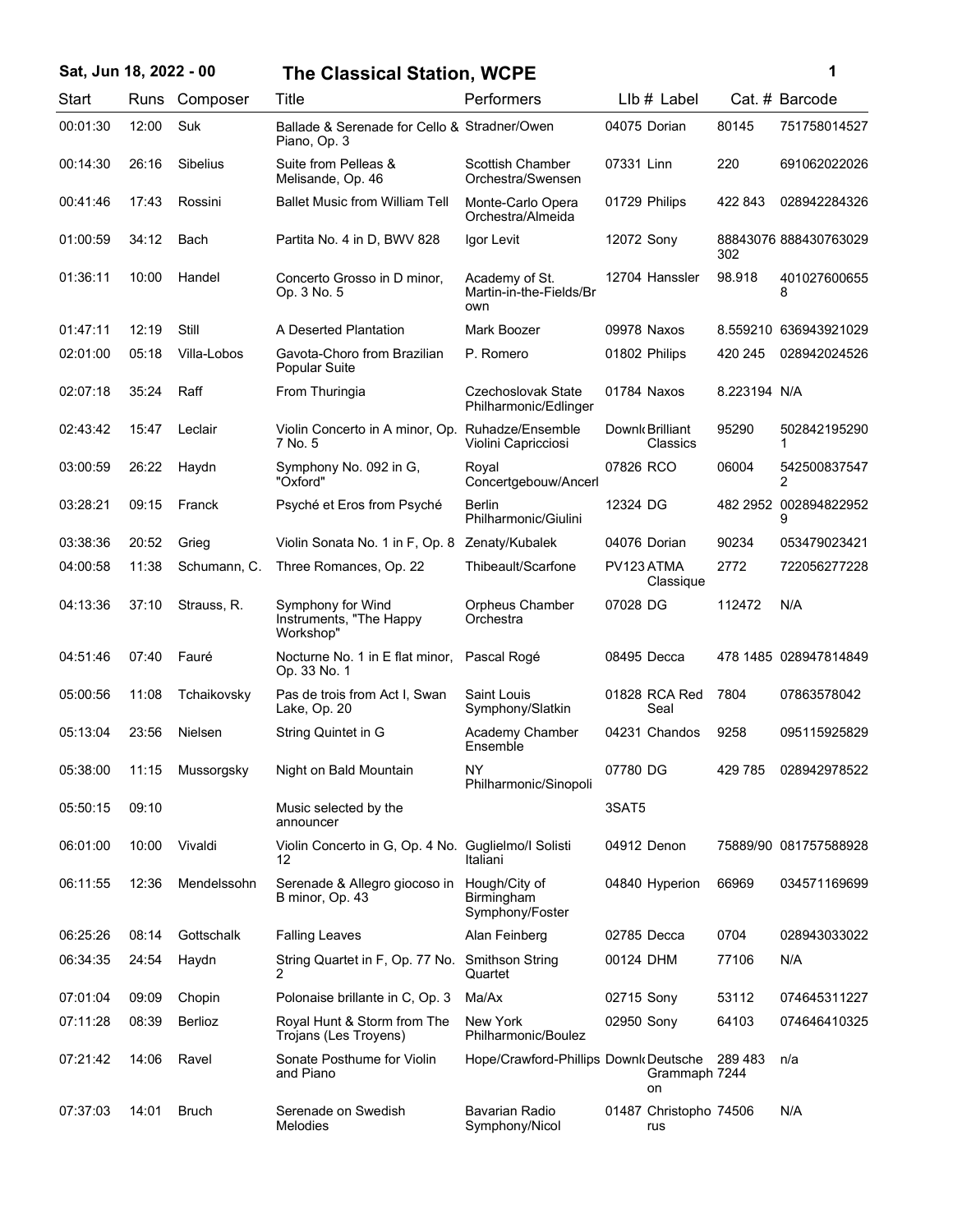## 07:52:19 07:06 Elgar Sursum corda, Op. 11 Bournemouth 04674 Chandos 8432 095115843222 Sinfonietta/Hurst 08:01:00 06:04 Field Nocturne No. 7 in C John O'Conor 02507 Telarc 80290 089408029028 08:08:19 05:08 Grofé Sunrise from Grand Canyon NY 04129 Sony 47544 07464475442 Suite Philharmonic/Bernstein 08:14:42 08:17 Holst Jupiter, The Bringer of Jollity New York 01080 Sony 37226 07464372262 from The Planets, Op. 32 Philharmonic/Bernstein 08:25:29 Sanz 09:28 Suite Espanola C. Romero 01707 Delos 1005 N/A 08:36:12 06:48 Lanner The Romantics, Op. 167 Vienna 11862 Sony 642 888430156425 Philharmonic/Barenboi m 08:44:15 04:02 Bach Gigue from Partita No. 5 in G, Angela Hewitt 04572 Hyperion 67191/2 034571171913 BWV 829 09:53 Music selected by the 3SAT0 announcer 08:49:32 09:01:15 13:25 Williams Suite from Jane Eyre Boston Pops/Williams 00179 Philips 420 946 028942094628 09:15:55 20:15 Spohr Clarinet Concerto No. 1 in C Ottensamer/Slovak 04902 Naxos 8.550688 730099568821 minor, Op. 26 **State** Philharmonic/Wildner 09:38:00 20:29 Beethoven Piano Sonata No. 28 in A, Op. John O'Conor 05593 Telarc 80335 089408033520 101 10:00:19 35:14 Schubert Piano Quintet in A, D. 667 L'Archibudelli 05285 Sony 63361 074646336120 "Trout" 10:37:23 22:04 Mozart Violin Concerto No. 4 in D, K. Kremer/Vienna 04401 DG 453 043 028945304328 218 Philharmonic/Harnonc ourt 15:11 Piano Concerto in E minor, 00533 11:01:17 Liszt Bolet/London London 414 079 028941407924 "Malediction" Symphony/Fischer 11:17:43 26:54 Schumann Symphony No. 4 in D minor, London Classical 02102 EMI 54025 077775402520 Op. 120 (Revised version of 1851) Players/Norrington 11:46:27 Vanhal 13:00 Symphony in A Nicolaus Esterhazy 07356 Naxos 8.554341 636943434123 Sinfonia/Grodd 12:01:17 Debussy 23:34 La Mer (The Sea) Cleveland 06695 DG 439 896 028943989626 Orchestra/Boulez 12:26:06 D'Indy 20:32 Piano Trio No. 2, Op. 98 Prunyi/New Budapest 04089 Marco Polo 8.223691 730099369121 Quartet members 10:58 Music selected by the 3SAT1 announcer 12:48:28 13:01:16 Bach, C.P.E. 20:08 Flute Concerto in B flat Nicolet/Netherlands 03995 Philips 442 592 028944259223 Chamber Orchestra/Zinman 13:23:14 15:31 Beach Dreams of Colombine, Op. 65 Virginia Eskin rn 01097 Northeaste 223 n/a 13:40:00 19:25 Strauss, R. Horn Concerto No. 2 in E flat Damm/Dresden State 06500 EMI 69661 077776966120 Orchestra/Kempe 14:01:15 14:12 Vaughan The Lark Ascending Little/BBC 02400 Teldec Williams 73127 090317311272 9 Little/BBC Symphony/Davis 14:17:17 29:18 Tchaikovsky Serenade for Strings in C, Op. Moscow Chamber 05634 Delos 3255 013491325521 48 Orchestra/Orbelian 11:35 Music selected by the 1SAT1 announcer 14:47:50 15:01:15 Beethoven 26:26 Symphony No. 8 in F, Op. 93 Cleveland 00447 Telarc 80091 N/A Orchestra/Dohnanyi 15:04 Selections from Goldberg 05412 15:28:56 Bach Murray Perahia Sony 89243 696998924321 Variations, BWV 988 **Sat, Jun 18, 2022 - 08 2 The Classical Station, WCPE** Start Runs Composer Title **Performers** LIb # Label Cat. # Barcode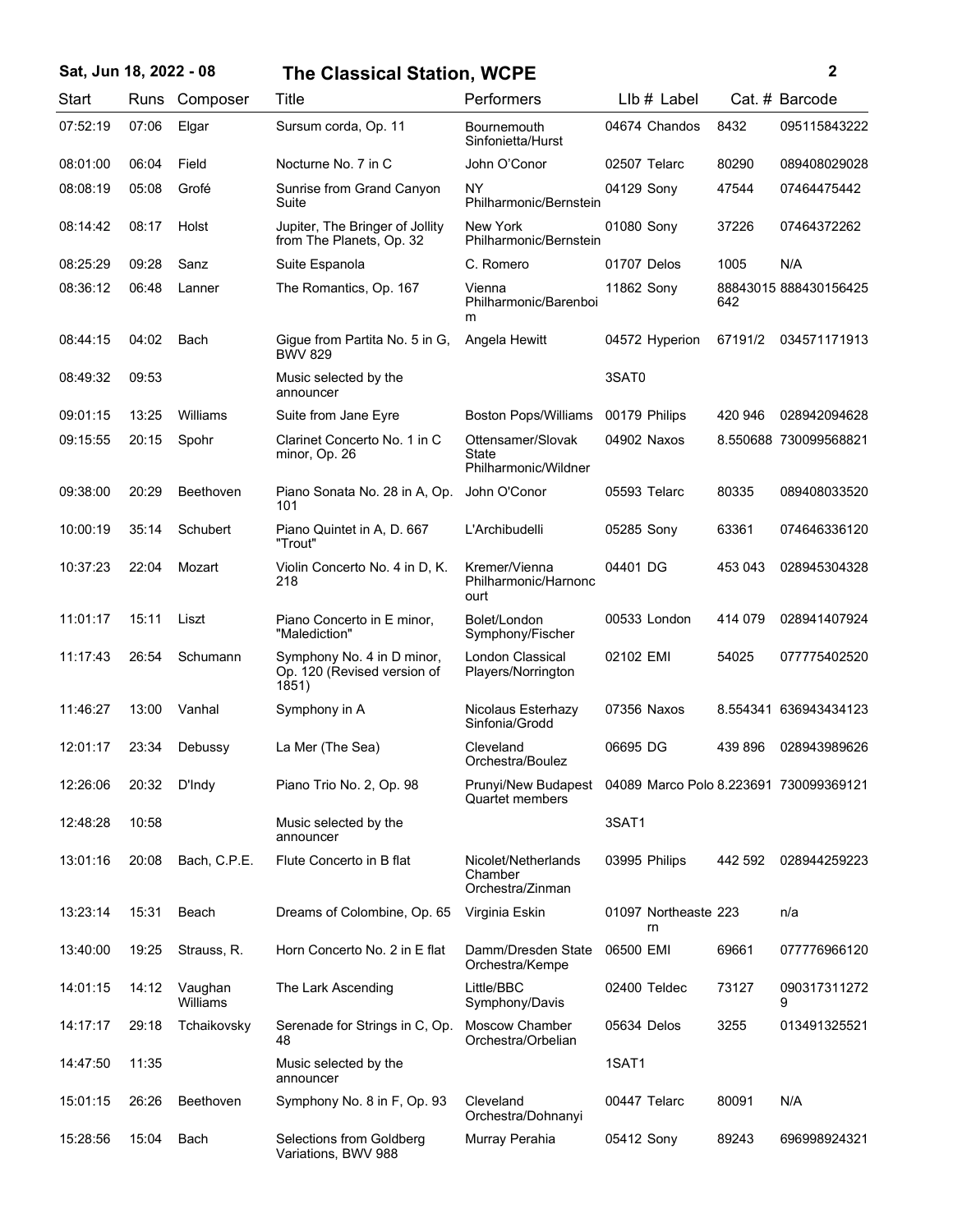## **Sat, Jun 18, 2022 - 16 3 The Classical Station, WCPE**

| Start    | Runs  | Composer         | <b>Title</b>                                                | Performers                                                      |             | LIb # Label                       |              | Cat. # Barcode        |
|----------|-------|------------------|-------------------------------------------------------------|-----------------------------------------------------------------|-------------|-----------------------------------|--------------|-----------------------|
| 15:45:50 | 13:36 | Poulenc          | Sonata for oboe and piano                                   | Roge/Bourgue                                                    |             | 01842 London                      | 421 581      | 028942158122          |
| 16:01:16 | 13:56 | Telemann         | Viola Concerto in G                                         | Kyselak/Capella<br>Istropolitana/Edlinger                       |             | 03370 Naxos                       |              | 8.550156 730099515627 |
| 16:16:27 | 25:00 |                  | Ippolitov-Ivanov Caucasian Sketches No. 1, Op. Sydney<br>10 | Symphony/Gee                                                    |             | 00512 Hong Kong 8.220369 N/A      |              |                       |
| 16:43:17 | 16:08 | Mozart           | Horn Concerto No. 3 in E flat,<br>K. 447                    | Baumann/Saint Paul<br>Chamber<br>Orchestra/Zukerman             |             | 00410 Philips                     | 412 737      | 28941273727           |
| 17:01:15 | 14:12 | Price            | Violin Concerto No. 2                                       | Kahng/Janacek<br>Philharmonic/Cockerha<br>m                     |             | 13678 Albany                      | 1706         | 034061170624          |
| 17:16:42 | 14:07 | Wagner           | Overture to Tannhauser                                      | NY<br>Philhamonic/Boulez                                        | 03002 Sony  |                                   | 64108        | 074646410820          |
| 17:32:39 | 14:47 | Vivaldi          | Cello Sonata No. 3 in A minor,<br><b>RV 43</b>              | Anner Bylsma                                                    | 05188 Sony  |                                   | 51350        | 074645135021          |
| 17:48:41 | 10:44 |                  | Music selected by the<br>announcer                          |                                                                 | 3SAT1       |                                   |              |                       |
| 18:01:15 | 03:25 | Rachmaninoff     | Prelude in G minor, Op. 23 No. Valentina Lisitsa<br>5       |                                                                 |             | 10416 Decca                       | B001709<br>1 | 028947845720          |
| 18:05:55 | 04:30 | Ketelbey         | <b>Bells Across the Meadows</b>                             | Royal<br>Philharmonic/Rogers                                    |             | 03834 London                      | 444 786      | 028944478624          |
| 18:11:40 | 04:48 | Horner           | The Ludlows from Legends of<br>the Fall                     | Sterling/Czech<br>Philharmonic/Ziegler                          | 13886 Sony  | Classical                         | 85772        | 190758577227          |
| 18:17:43 | 08:32 | Bach             | Toccata and Fugue in D minor,<br><b>BWV 565</b>             | Michael Murray                                                  |             | 02906 Telarc                      | 80316        | 089408031625          |
| 18:27:30 | 08:23 | Bernstein, E.    | Suite from "To Kill a<br>Mockingbird"                       | City of Prague<br>Philharmonic/Fitzpatric<br>k                  | 08942 Silva | Screen                            | 1178         | 738572117825          |
| 18:37:08 | 19:16 | <b>Bizet</b>     | L'Arlesienne Suite No. 2                                    | Philharmonia<br>Orchestra/Karajan                               | 06499 EMI   |                                   | 62853        | 077776285320          |
| 18:58:14 | 25:51 | <b>MacDowell</b> | Piano Concerto No. 2 in D<br>minor, Op. 23                  | <b>Watts/Dallas</b><br>Symphony/Litton                          |             | 05115 Telarc                      | 80429        | 089408042928          |
| 19:25:20 | 04:14 | Prokofiev        | Toccata, Op. 11                                             | Sergei Prokofiev                                                |             | 04915 Nimbus                      | 8813         | 710357881329          |
| 19:30:49 | 18:24 | O'Connor         | Johnny Appleseed Suite                                      | O'Connor/Colorado<br>Symphony/Alsop                             |             | 05938 OMAC                        | 8            | 978097082664<br>0     |
| 19:50:28 | 08:55 | Saint-Saëns      | Havanaise, Op. 83                                           | Chung/Royal<br>Philharmonic/Dutoit                              |             | 00135 London                      | 417 118      | 028941711823          |
| 20:01:13 | 18:23 | Strauss, R.      | Don Juan, Op. 20 (Symphonic<br>Poem)                        | Pittsburgh<br>Symphony/Honeck                                   |             | 11763 Reference 707<br>Recordings |              | 030911270728          |
| 20:20:51 | 16:24 | <b>Brahms</b>    | Finale from Symphony No. 1 in Berlin<br>C minor, Op. 68     | Philharmonic/Abbado                                             | 05065 DG    |                                   | 431790       | 028943179027          |
| 20:38:30 | 11:03 | Villa-Lobos      | Bachianas Brasileiras No. 5                                 | Davrath/Stern/NY<br>Philharmonic/Bernstein                      | 04129 Sony  |                                   | 47544        | 07464475442           |
| 20:50:48 | 08:45 | Rodgers          | Slaughter on Tenth Avenue                                   | <b>Boston Pops/Fiedler</b>                                      | 04581 RCA   |                                   | 68550        | 090266855025          |
| 21:01:23 | 11:48 | Strauss Jr.      | Roses from the South                                        | New York<br>Philharmonic/Bernstein                              | 10861 Sony  | Classical                         | 46710        | 07464467102           |
| 21:14:26 | 04:59 | <b>Delibes</b>   | Dome epais le jasmin (Flower<br>Duet) from Lakme            | Sutherland/Berbie/Mon 03634 London<br>te Carlo<br>Opera/Bonynge |             |                                   | 440 947      | 028944094725          |
| 21:20:40 | 33:37 | Mendelssohn      | Octet in E flat, Op. 20                                     | Saint Paul Chamber<br>Orchestra/Zukerman                        |             | 00433 Philips                     | 412 212      | 028941221223          |
| 21:56:07 | 03:00 | Clarke           | <b>Trumpet Voluntary</b>                                    | John Balka                                                      |             | 09724 Reference 98<br>Recordings  |              | 030911109820          |